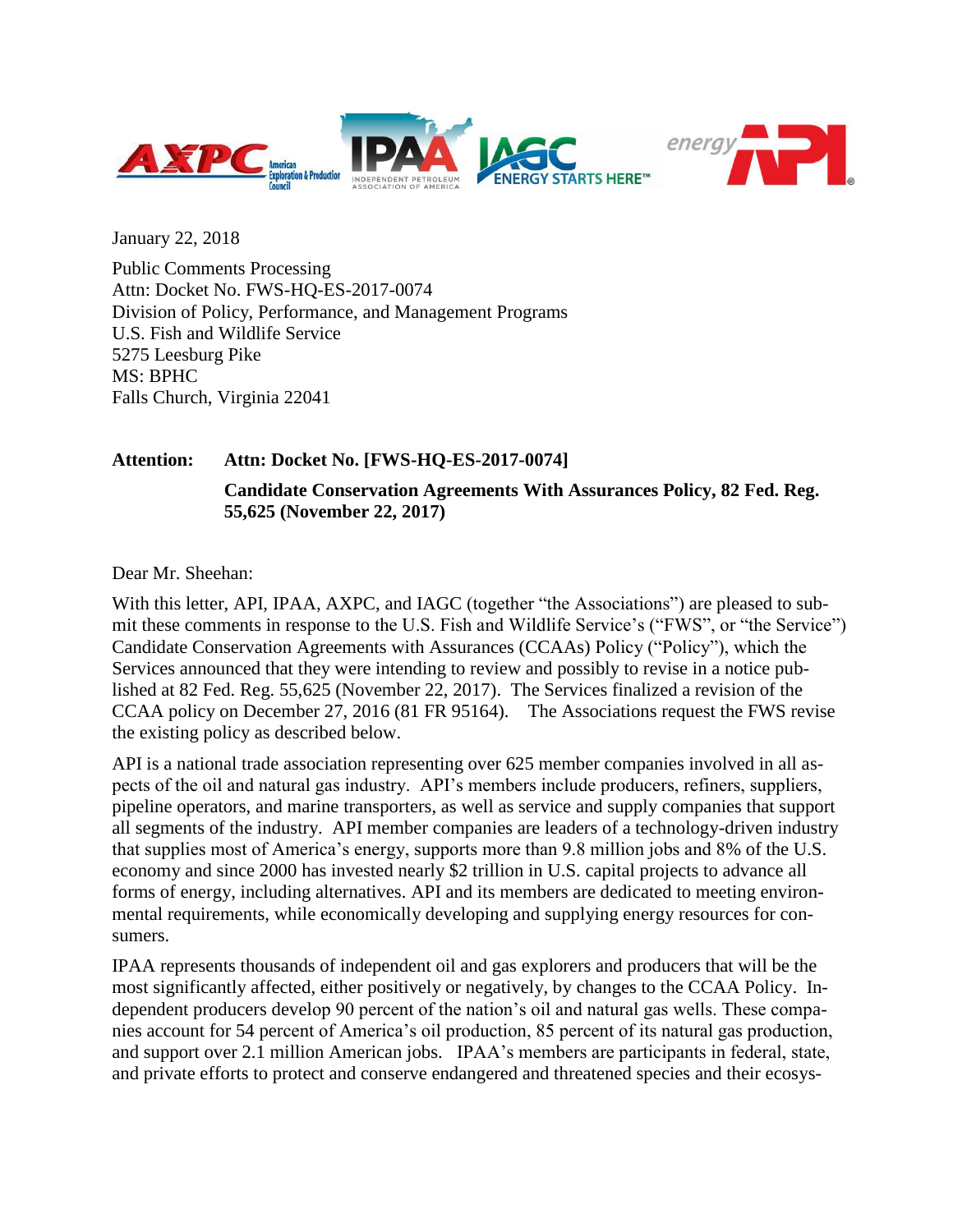tems. IPAA's member companies have enrolled millions of acres in conservation plans and committed tens of millions of dollars to fund habitat conservation and restoration programs.

The American Exploration & Production Council is a national trade association representing 32 of America's largest and most active independent natural gas and crude oil exploration and production companies. AXPC's members are "independent" in that their operations are limited to the exploration for and production of natural gas and crude oil. Moreover, its members operate autonomously, unlike their fully integrated counterparts, which operate in additional segments of the energy business, such as downstream refining and marketing. AXPC's members are leaders in developing and applying the innovative and advanced technologies necessary to explore for and produce crude oil and natural gas, and that allow our nation to add reasonably priced domestic energy reserves in environmentally responsible ways.

IAGC is the international trade association representing the industry that provides geophysical services (geophysical data acquisition, processing and interpretation, geophysical information ownership and licensing, and associated services and product providers) to the oil and natural gas industry. IAGC member companies play an integral role in the successful exploration and development of hydrocarbon resources through the acquisition and processing of geophysical data.

# **I. SUMMARY**

CCAAs are a useful tool in the conservation toolkit to support an incentive-based approach to encourage conservation practices on non-federal property to protect and manage species and their habitats to achieve desired positive outcomes. CCAAs can encourage such actions at an early stage in the development of a project when these actions can be more effective in exchange for assurances as to the continued use of the property should the species of concern be listed. The high levels of participation in the species conservation efforts carried out under CCAAs prior to the adoption of the current Policy, Candidate Conservation Agreements With Assurances Policy, 81 Fed. Reg. 95164 (Dec.27, 2016), show that a properly designed CCAA Policy can achieve its twin goals of encouraging voluntary conservation efforts and benefiting candidate species, species proposed for listing, and species that may become candidate species, consistent with the Endangered Species Act of 1973, as amended (ESA).

We believe that the Services should continue support for CCAAs, but as described in this letter we request that the Services withdraw and as described below revise the current CCAA policy to encourage additional participation by owners of private property and by entities in the private sector proposing projects for economic and resource development. As the Services undertake a review of the CCAA policy they should clarify the interrelationship between the authorities delegated to the Services by statute and the application of the policy. Specifically, the Services should first reassert the recognition under a revised CCAA standard of the conservation value of the hierarchy of avoidance, minimization, and mitigation measures, as well as improvements to species population or habitats. And, as importantly, the Services should remove the "net conservation benefit" standard in a revised CCAA policy, and substitute for it a standard of "beneficial contribution to conservation of the species or its habitat". This standard is more consistent with the intent and purpose of CCAAs and provides for an appropriate measure of positive contributions to species conservation.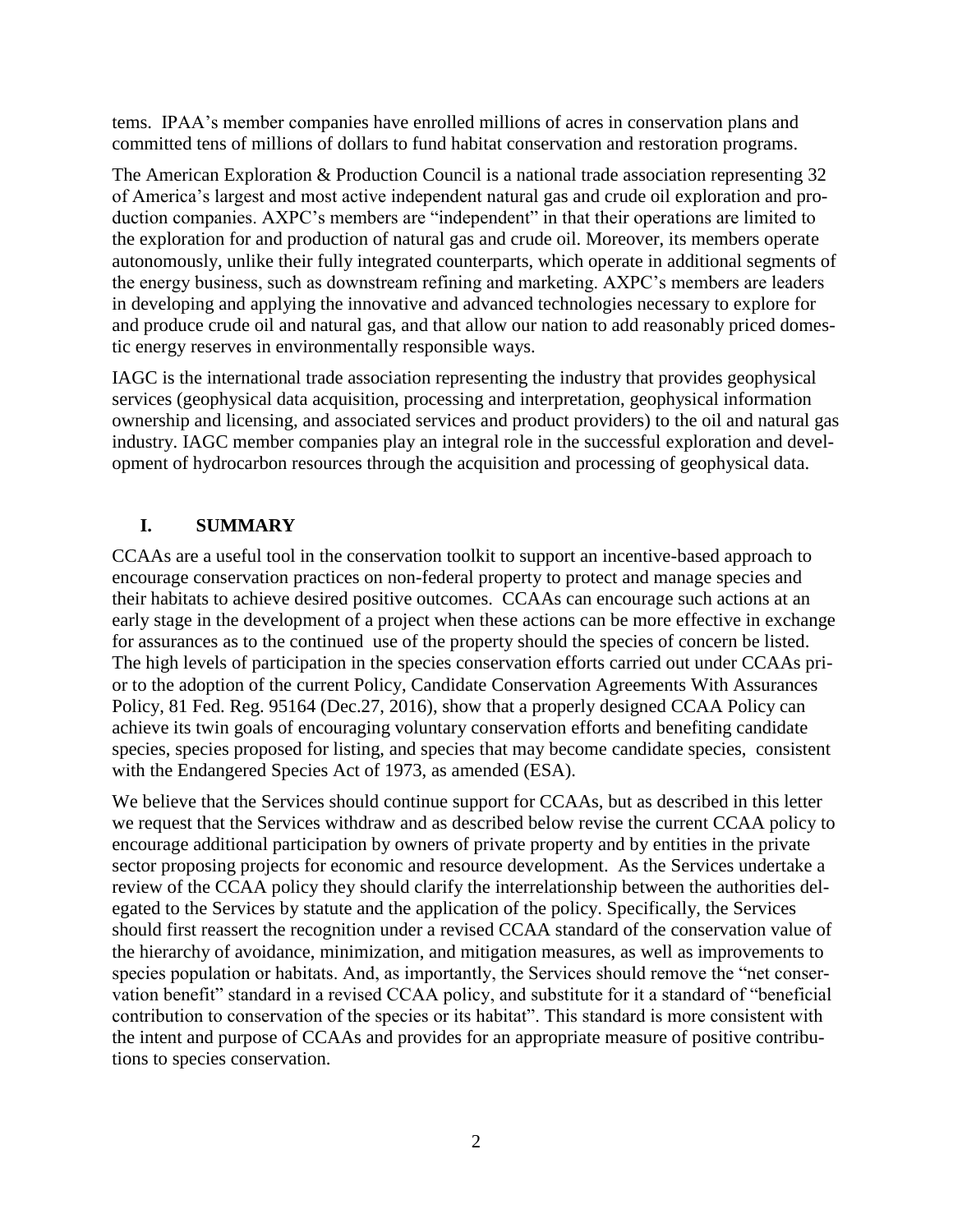In addition, as described in Part II of this letter, the Associations urge that current Policy be revised to accomplish the following:

- Emphasize improvement of covered species and restore the CCAA policy's past directive that CCAAs "preclude or remove any need to list" and adopt flexibility in evaluating proposals for CCAAs;
- Avoid a "one-size-fits-all" standard for evaluating conservation benefits and encourage achievable conservation outcomes;
- Avoid potentially arbitrary standards like "net conservation benefit" that discourage voluntary participation; and
- Avoid evaluation of CCAA proposals based on speculation

Additional recommendations are found in Part III of this letter.

# **II. DETAILED RECOMMENDATIONS FOR REVISION TO THE CURRENT POLICY**

# **A. Restore the CCAA policy's past directive that CCAAs "preclude or remove any need to list" and adopt flexibility in evaluating proposals for CCAAs**

First, the Services should remove the term "net conservation benefit" from the CCAA policy and restore the language "preclude or remove any need to list the species." Such an approach will align the scope of a given CCAA with the characteristics of the property to be enrolled and the capabilities of the property owner, particularly given that individual property owners do not possess the capability to remove the need to list a species. Prior to the 2016 revisions to both the CCAA policy and regulations, the concept of "preclude or remove any need to list" had been understood as key to the importance of CCAAs. The potential that a CCAA may preclude the need to list a species can provide a significant incentive for property owners to participate in the CCAA. The Associations believe that in order to promote early and voluntary conservation, the Service must retain the concept that CCAAs must "preclude or remove any need to list" the covered species.

The Services recognized in the Final Policy for Candidate Conservation Agreements with Assurances published June 17, 1999:

The kinds of conservation measures specified in an Agreement with assurances will depend on the types, amounts, and conditions of, and need for, the habitats existing on the property and on other biological factors. Different kinds of conservation measures may benefit different life stages or serve to fulfill different life history requirements of the covered species. The amount of benefit provided by an Agreement with assurances will depend on many factors, particularly the size of the area on which conservation measures are implemented and the degree of conservation benefit possible (e.g., through habitat restoration or reduction of take). For example, an Agreement with assurances for a property with a small area of severely degraded habitat could be designed to achieve greater benefits than one for a property with a large amount of slightly degraded habitat.

64 Fed. Reg. 32,726, 32,732.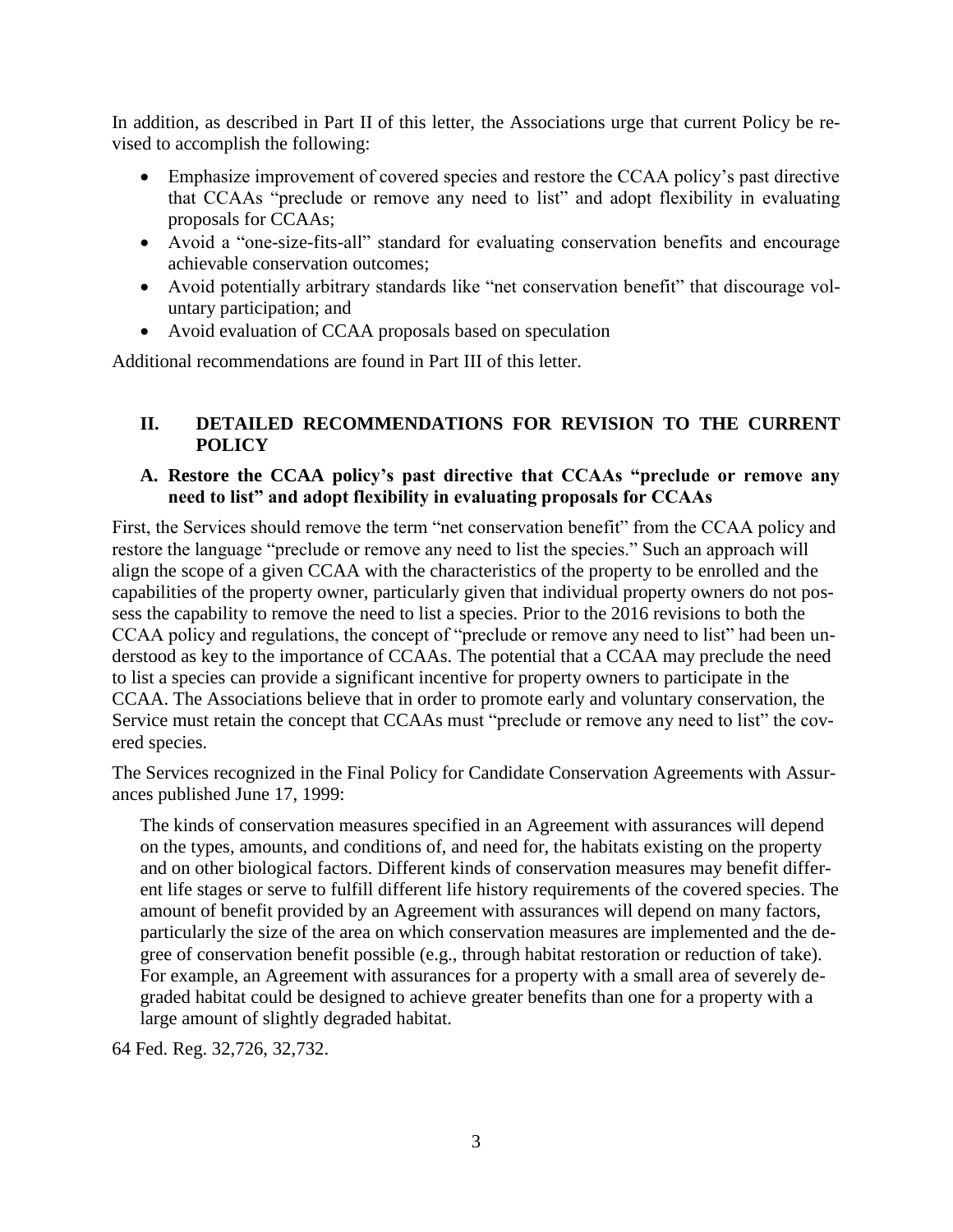It will be important for the Services to retain this understanding in any revision of the CCAA policy. The Services should clarify that achieving only one of the objectives identified for conservation measures may suffice for approval of a CCAA, again because it is unlikely that an individual property owner or project proponent will be able to undertake conservation measures and management activities that will achieve the full suite of results that may be sought for a candidate species. The Services should also adopt a position of flexibility with respect to the nature of the benefits that may be derived from measures to be carried out under a CCAA. As the 1999 CCAA Policy stated, these "expected benefits" can include "restoration, enhancement, or preservation of habitat; maintenance or increase of population numbers; and reduction or elimination of incidental take" (Volume 64 Fed. Reg. 32726, June 17, 1999, at page 32735) or other similar benefits (see III.A. below).

### **B. Avoid "one-size-fits-all" standard for evaluating conservation benefits and encourage achievable conservation outcomes.**

A revised CCAA policy should avoid imposition of a one-size-fits-all standard for evaluating conservation benefits across numerous and varied conservation programs. In fact, this concern points out the problem with the "net conservation benefit" standard, which does not afford property owners flexibility in developing CCAAs tailored to their own needs and the needs of individual species. Depending on the land use activity involved and the conservation needs of a species, different conservation strategies may be necessary and the CCAA policy should allow property owners to develop conservation measures tailored to their individual needs and the needs of the covered species. The FWS even acknowledges on its website "[a]lthough a single property owner's activities may not eliminate the need to list, conservation, if conducted by enough property owners throughout the species' range, can eliminate the need to list.<sup>1</sup>

A revised CCAA policy must recognize that achievable conservation benefits will be dictated, in part, by the property that is enrolled in a CCAA. While the Services have recognized that conservation measures and management activities must address the "current and future threats on the property that are under the property owner's control", Candidate Conservation Agreements With Assurances Policy, 81 Fed. Reg. 95164, 95,170 (December 27, 2016) the scope of threats that are addressed under a particular CCAA may not be sufficient to achieve an increase in population or improvement in habitat. This is especially the case for owners of small property parcels or nonfee or other property interests (e.g., water rights). Indeed, among the Associations'objections to the current CCAA Policy is that the "net conservation benefit" criterion in the current policy sets the expectation that the landowner or project proponent will also address "likely future threats", requiring speculation on the part of both that party and the appropriate Service, and that the measure of the benefit will be the "projected increase in the species' population or improvement of the species' habitat", requiring both speculation and recourse to circumstances out of the party's control. 81 Fed. Reg, 95164, 95171.

In a revised CCAA policy, the Services must acknowledge that CCAA measures be based upon what is economically and technologically feasible for the property owner to implement on the enrolled property. While the needs of the species inform actions to be undertaken under a CCAA, the scale or scope of any adopted measure should be informed by the resources available to the

 $\overline{a}$ 

<sup>&</sup>lt;sup>1</sup> <https://www.fws.gov/midwest/endangered/permits/enhancement/ccaa/index.html> (last updated October 4, 2016)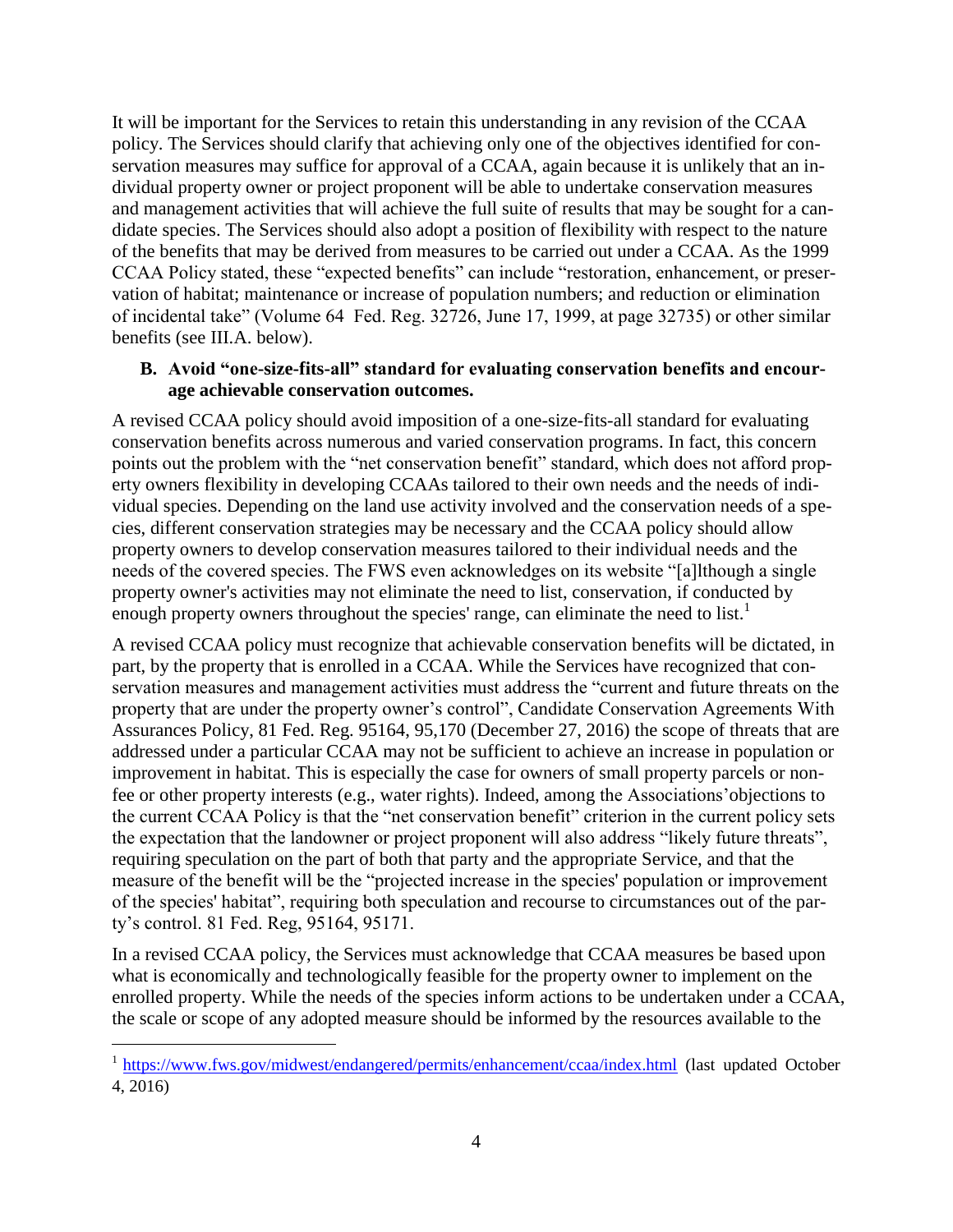property owner and located on the enrolled property. By including a more expansive consideration of benefits, the Services will encourage broader enrollment in CCAAs which will ultimately promote the conservation of covered species. In this regard, the Associations urge that a revised should create incentives for oil and natural gas operators to avoid and minimize the impacts of development by using technologies that reduce surface disturbance and habitat fragmentation.

### **C. Avoid potentially arbitrary standards like "net conservation benefit" that discourage voluntary participation.**

We also believe that the "net conservation benefit" standard should be removed because it is ambiguous, and holds the potential to be used arbitrarily in its application. It fails to convey to the public or the Services the amount of benefit that a CCAA must provide before a Service may approve it. Although the definition of "net conservation benefit" suggests that some degree of improvement is required in order for a Service to approve a CCAA, this definition raises the question of how much improvement is necessary to allow the Services to approve CCAAs. Without answering the question of "how much is enough," the definition of net conservation benefit will create confusion among Service staff and inconsistent decision making between offices. Such a result will discourage participation by landowners and project proponents, and thus forego the benefits that a broad and diverse mix of private conservation approaches can achieve.

By incorporating a net conservation benefit standard that was developed for Safe Harbor Agreements, the Services have failed to account for the differences between of pre-listing and postlisting activities, when pre-listing activities will be the context in which private parties consider applying for a CCAA. Instead, the Services should utilize a CCAA standard that focuses on incentivizing voluntary participation and enhancing covered species by providing measures that will beneficially contribute to the conservation of a species or habitat. This standard is more consistent with the intent and purpose of CCAAs and provides for an appropriate measure of positive contributions to species conservation.

The current CCAA policy states:

The overall goal of the Service's candidate conservation program is to encourage the public to voluntarily develop and implement conservation plans for declining species prior to them being listed under the ESA. The benefits of such conservation actions may contribute to not needing to list a species, to list a species as threatened instead of endangered, or to accelerate the species' recovery if it is listed.

# 81 Fed. Reg. 95164, 95170).

However, use of the term "net conservation benefit "in the CCAA policy is likely to result in a program that will discourage participation by being overly restrictive with respect to specific proposals by private landowners and project proponents, and failing to recognize the benefits that may be derived from a program that encourages greater participation across a spectrum of landowners. The Associations urge that when assessing the merits of a CCAA, the Services should acknowledge and consider the current condition of the species and its habitat and whether the conservation measures and management activities proposed or carried out in a CCAA improve such conditions or ameliorate decline. It is worth noting that often at the stage in which CCAAs are under development, the species may be decreasing in numbers. Consistent with the current policy's acknowledgement noted above, there will be benefits to the species associated with actions that accomplish one or more of the following: remove, reduce or minimize threats; prevent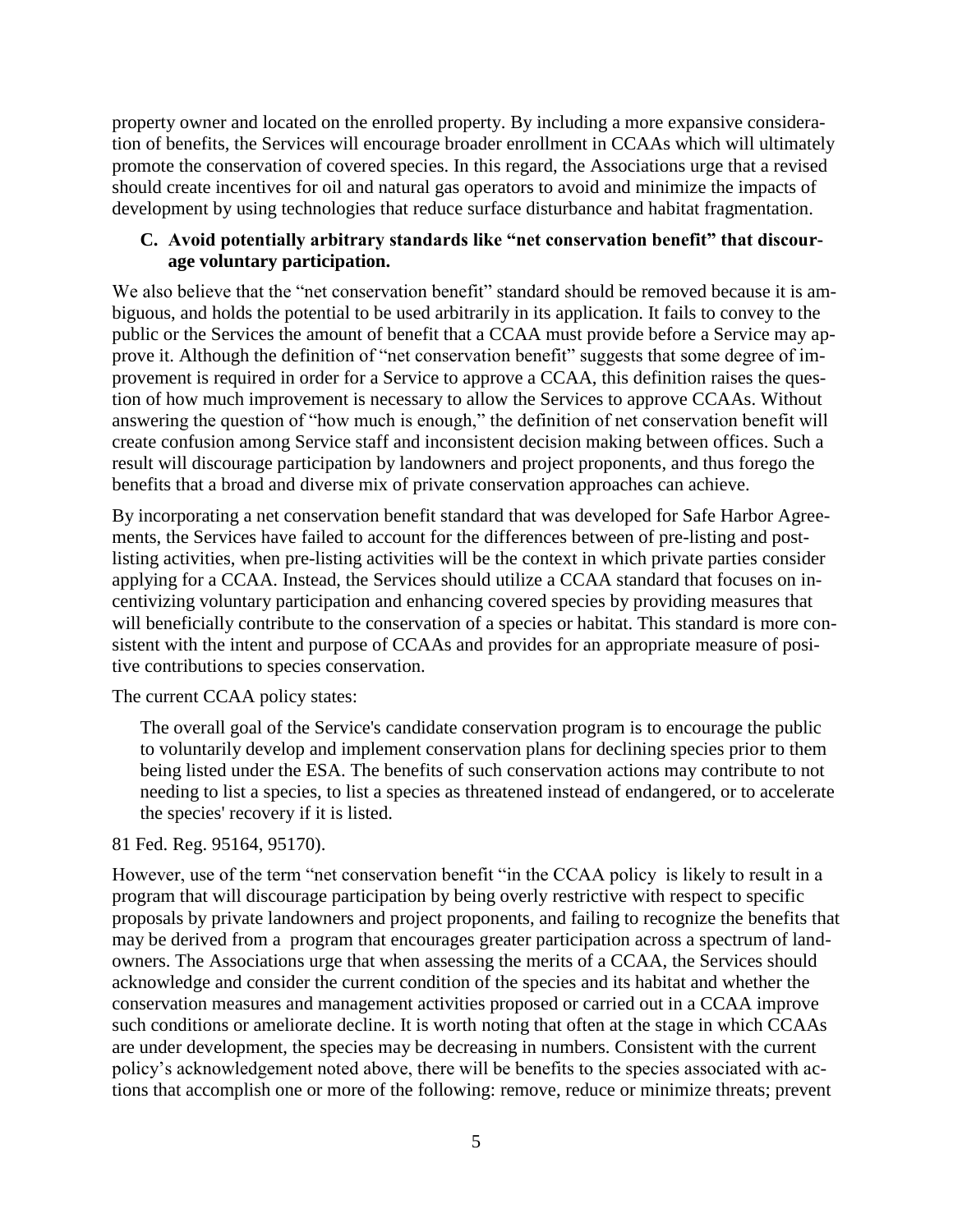or limit habitat degradation; promote resiliency; or slow or stabilize a declining population trajectory. The results of the measures implemented under a specific CCAA may not be expressed as an "increase in population or improvement in habitat," but there will still be a benefit that enhances the status of the species relative to its condition at the time a CCAA is initiated. The Associations recommend that the Services take a more expansive view of the benefits, not just population increases or improvement in habitat.

### **D. Avoid evaluation of CCAA proposals based on speculative criteria**

In the course of reviewing CCAA proposals for approval, the Services cannot require property owners to reduce or eliminate unknown or speculative threats. As noted above, the use of the "net conservation benefit" in the current Policy requires property owners to reduce or eliminate both "current and likely future threats" on the property that are under the property owner's control (81 Fed. Reg, 95164, 95171). The Services should remove the reference to "future" threats. The term "future threats" does not explicitly appear in the ESA or its implementing regulations. *See* 16 U.S.C. § 1533; 50 C.F.R. part 424. Moreover, in CCAAs, the Services and property owners should not speculate as to future threats to species.

By defining "net conservation benefit" in relation to expected conservation benefits, the standard raises a question of whether a failure to achieve expected conservation benefits affects the assurances provided in the associated enhancement of survival permit. Such a requirement undermines the primary incentive for participation – the assurance that a participant's conservation efforts will not result in future regulatory obligations in excess of those that are agreed upon at the time they enter into agreement with the Service. The "future threats" requirement decreases regulatory certainty, and would most likely reduce the number of participating parties, and thus reduce conservation of at risk species. The Associations urge the Services to recognize that any CCAA standard must evaluate the benefits of the agreement solely at the time it is approved. The Services should not be empowered to revisit or modify the terms of CCAAs if they later anticipate that the expected increases in populations or habitat will not occur. Likewise, the Services ought not to be able to revoke the assurances provided by the CCAA and permit if the expected increases in populations or habitat do not occur. Otherwise, the Services would eliminate a significant incentive to participating in CCAAs.

# **III. ADDITIONAL RECOMMENDATIONS**

# **A. Concerning the terms "management actions" and "conservation measures" as used in the Policy**

Because CCAAs are in effect local or regional in nature, the Services should recognize that population stabilization is a benefit to species within the areas covered by proposed or existing conservation agreement. The Services' focus on adoption or continuation of management measures on a specific property will encourage a greater number of property owners to enroll in a CCAA which will provide a benefit to the species and habitat. However, the Services should make the following revisions to the provision.

 First, the terms "management actions" and "management activities" should be defined, particularly since these terms are used independently of "conservation measures". Both a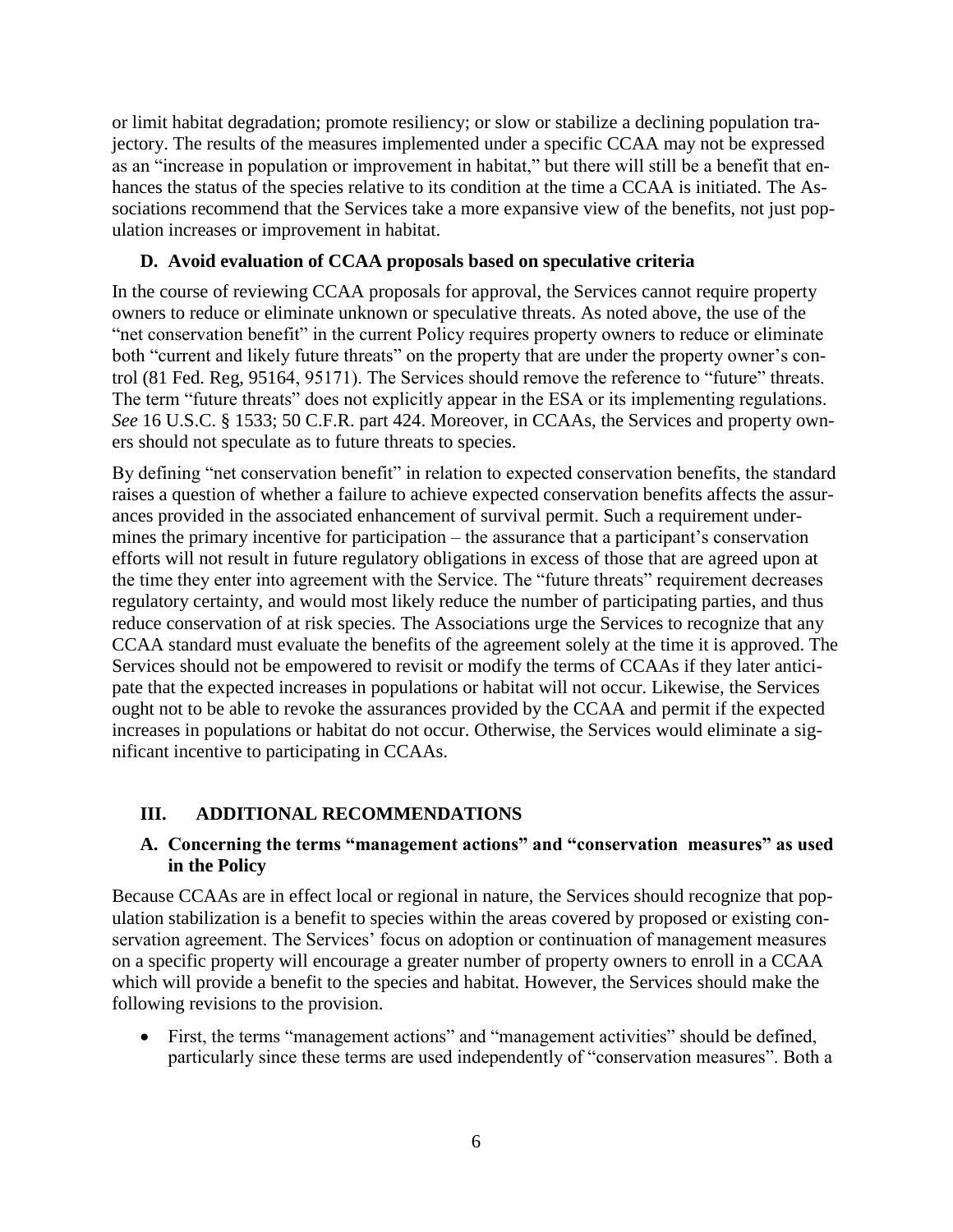definition of "management" and its distinction from "conservation" will be necessary to inform the regulated community.

- Second, in the definition of "conservation measures" as these apply to CCAAs, the Services should recognize that a management commitment can be made for the species or *certain habitat* for a specified period of time. This change would be consistent with the focus of a CCAA and expressly allow property owners to also manage property in a manner that benefits the covered species.
- Third, the conservation measures and management activities covered by a CCAA must be designed to reduce or eliminate those threats on the property that are *under the property owner's control*, in order to contribute to the health of species populations or habitat.
- Fourth, in the definition of "conservation measures" as these apply to CCAAs the Services should recognize that increasing species populations and improving habitat quality are not the only objectives necessary for CCAA recognition. For example, a benefit can be provided through management actions that alleviate threats to the species, prevent habitat degradation, or promote resiliency. Thus, for example, a CCAA should be available if a property owner continues to adequately manage enrolled property so that it provides a beneficial contribution to the species or its habitat even if there is no population increase or habitat improvement. Because these outcomes will also serve the purpose of potentially delaying or precluding the need to list a species, they provide additional bases for approving a CCAA in those circumstances when a species and its habitat are currently adequately managed.

#### **B. Treat "Habitat Disturbance Fees" under CCAAs as compensatory mitigation**

The Services should include clarification language in appropriate regulations that "habitat disturbance fees" required by CCAAs should be considered compensatory mitigation to avoid requiring additional compensatory mitigation later for the same activity.

#### **C. Incentivize cooperation between the Services and state agencies**

Any changes to the Policy should enhance coordination with state agencies. The ESA implicitly recognizes that state agencies possess valuable information and data related to wildlife within their borders and, moreover, are in the best position to evaluate the economic impacts of wildlife management strategies. State agencies particularly have valuable information related to candidate species, which are not subject to federal management under the ESA.

#### **D. Duration of a CCAA, and Enhancement of Survival Permits**

The duration of a CCAA covered by a permit issued under the policy and regulations must be sufficient to achieve a beneficial contribution to the species' population or habitat, taking into account both the duration of the Agreement and any offsetting adverse effects attributable to the incidental taking allowed by the enhancement of survival permit. Given that incidental take coverage is a significant incentive for property owners to enroll in a CCAA, The Associations also support issuance of enhancement of survival permits under Section 10 (a)(1)(A) of the ESA where appropriate, including incidental take authorization, at the time of entry in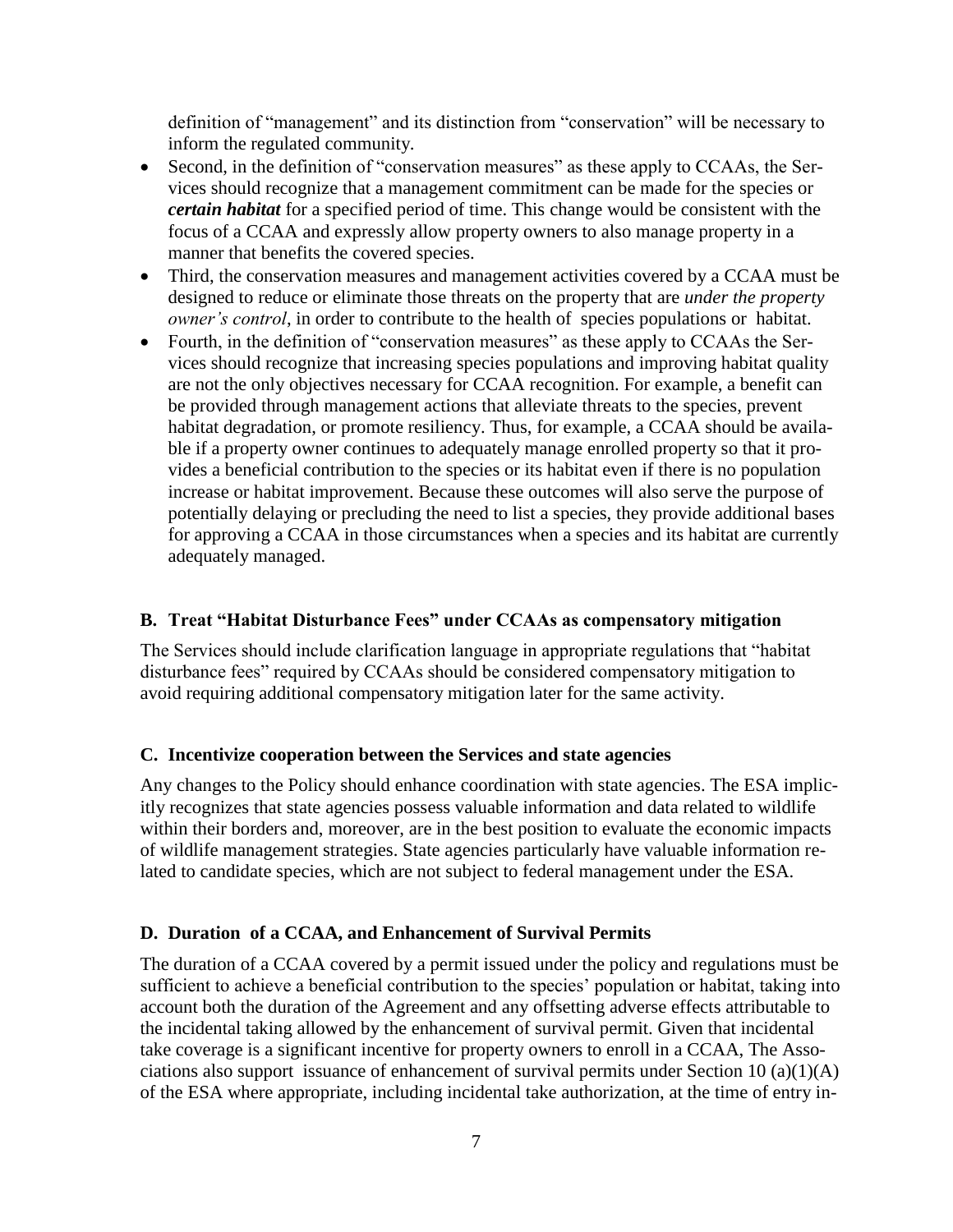to the CCAA. However, in the event the Services should determine that the potential adverse effects from incidental takings reach a threshold that justifies their treatment as an offset to the benefits of a CCAA this should be very clearly described. The enhancement of survival permit only goes into effect if, and when, the covered species is listed. Thus, any incidental taking would occur at some unforeseeable future time (if ever) and, until such a listing, there is no prohibited take. The Services should clarify that any adverse effects only accrue from the time the species is listed.

#### **E. Definition in the Policy of "property owner"**

- The Proposed Policy defines property owner as: "a person with a fee simple, leasehold, or other property interest (including owners of water rights or other natural resources), or any other entity that may have a property interest, sufficient to carry out the proposed management activities, subject to applicable State law, on non-Federal land." The Services should expand this definition, or its application to CCAAs, to accommodate activities that may occur on or in aquatic environments.
- The Services also should revise this definition to allow CCAAs on lands or water under federal ownership or control, for the benefit of parties that lease federal surface or mineral rights. We strongly encourage the Services to revisit this general policy and recognize that this policy is actually hindering, rather than helping, the conservation of species. Provided that the federal agency responsible for management of the particular lands or water resource has agreed to participate in a conservation effort, there should be no artificial barriers to a public/private or federal/state or local governmental authority partnership for enhancement of species or habitat that will occur on federal lands or waters. In addition, many times, a CCAA is developed for private/state lands adjacent to federal lands. There is no reason to expend resources and funds to develop a separate CCA for federal lands that is nearly identical to a CCAA for state and private lands when one plan is all that's needed.

#### **F. Use of the term "landscape" in the Policy**

The Services state that a CCAA will, in part, identify or include "consideration of the existing and anticipated condition of the landscape of the contiguous lands or waters not on the participating owner's property" for purposes of assessing suitability as a habitat corridor or as a source of species to populate the property. 81 Fed. Reg, 95164, 95172. The current Policy does not define "landscape" or explain what it encompasses. The Services should delete the phrase "of the landscape" to reduce confusion and redundancy. If the Services retain the reference to "landscape," the Services must provide a definition of the term and explain how it will be applied and considered in the CCAA context

The Associations appreciate the Services' consideration of these comments and requests that the Services withdraw and revise the current Policy to benefit candidate species and to encourage additional participation by owners of private property and by entities in the private sector proposing projects for economic and resource development. Should you have any questions, please contact Richard Ranger of API at 202.682.8057, or via e-mail at rangerr@api.org, Samantha